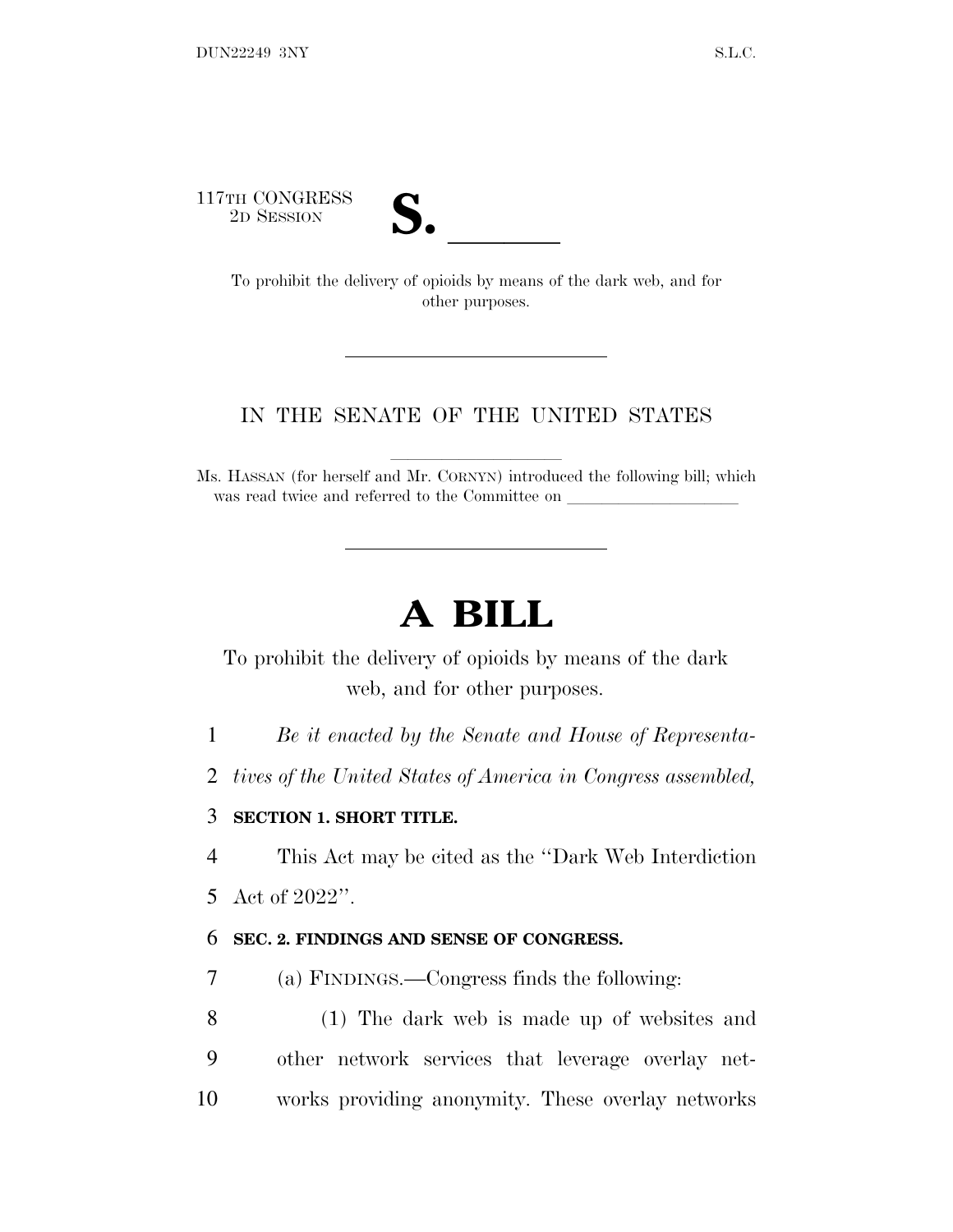DUN22249 3NY S.L.C.

 use the internet but require specific software and configurations to access. The overlay networks use multiple encrypted traffic relays for which an indi- vidual relay computer knows its source of informa- tion and where the individual computer is sending the information but never knows both the original source and ultimate destination of the traffic simul- taneously. This anonymity has provided criminals with the ability to host illicit material in a way that circumvents the ability of law enforcement agencies to serve legal process to remove or effectively inves- tigate websites offering illegal content or goods for purchase or sharing.

 (2) Dark web marketplaces include e-commerce websites based on the dark web on which individuals use virtual currencies to engage in transactions in- volving drugs, weapons, malware, counterfeit cur- rency, stolen credit cards, personal identifying infor- mation, forged documents, unlicensed pharma-ceuticals, and other illicit goods.

 (3) Due to the anonymity provided by the dark web, illicit activities can be hosted from anywhere in 23 the world without accountability to—

(A) the Federal Government;

(B) Federal laws; or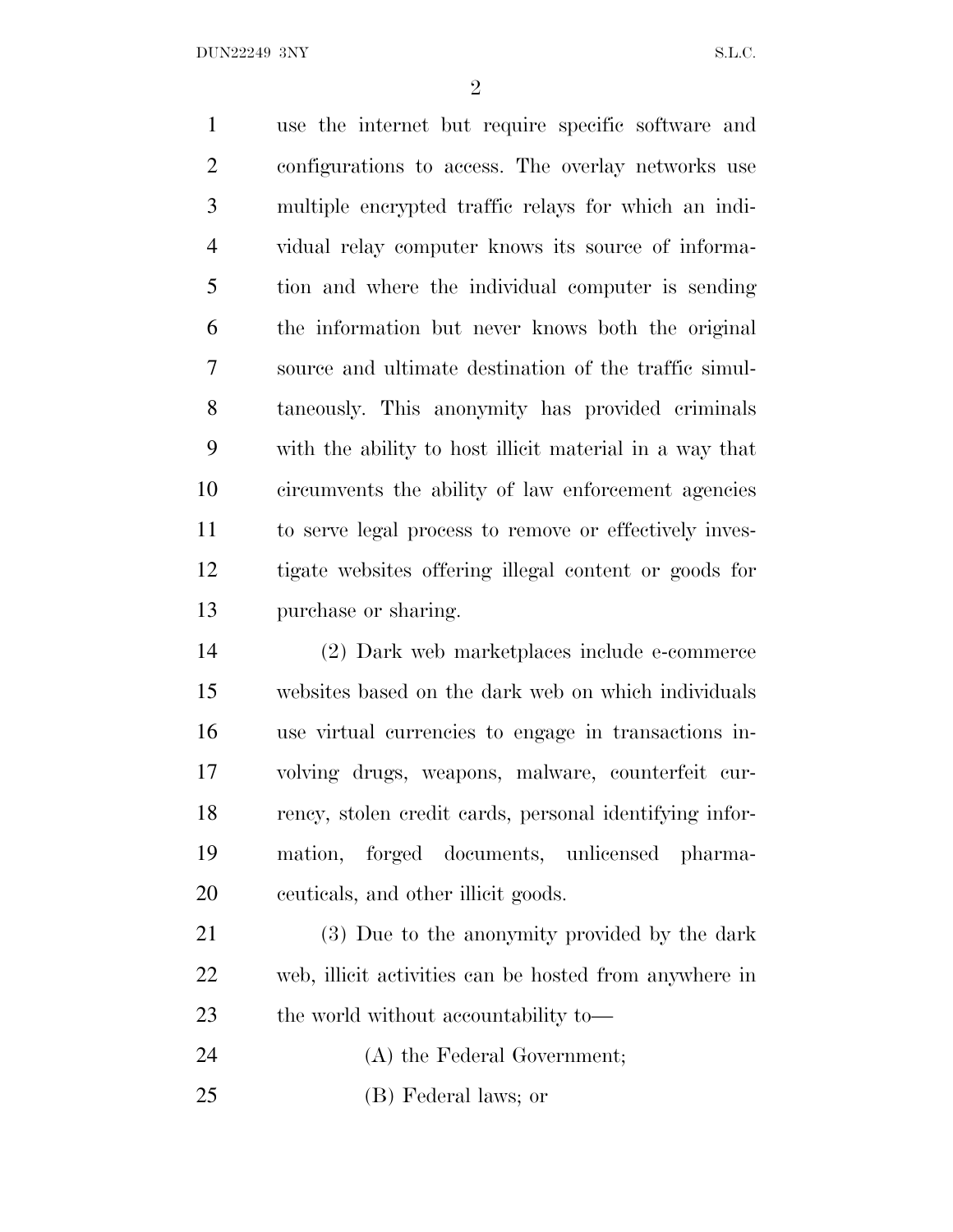(C) any other government or system of laws.

 (4) The use of the dark web to distribute illegal drugs has contributed and continues to contribute to the substance abuse crisis that is devastating com- munities across the United States. This devastation is due in large part to the fact that the dark web has made illicit goods obtainable anonymously.

 (5) Law enforcement agencies at every level of government continue to investigate drug trafficking and the sale of illegal goods and services through the dark web that occurs as a result of interactions on the dark web, both within the United States and at the international border of the United States, but the increased anonymity the internet provides has made it more difficult to identify and prosecute the individuals and organizations who—

 (A) administer or otherwise operate websites on the dark web that facilitate the dis-tribution of illegal drugs, goods, or services; or

 (B) buy and sell illegal drugs, goods, or services through illicit marketplaces hosted on the dark web.

 (6) Despite difficulties in identifying and locat-ing individuals and organizations who engage in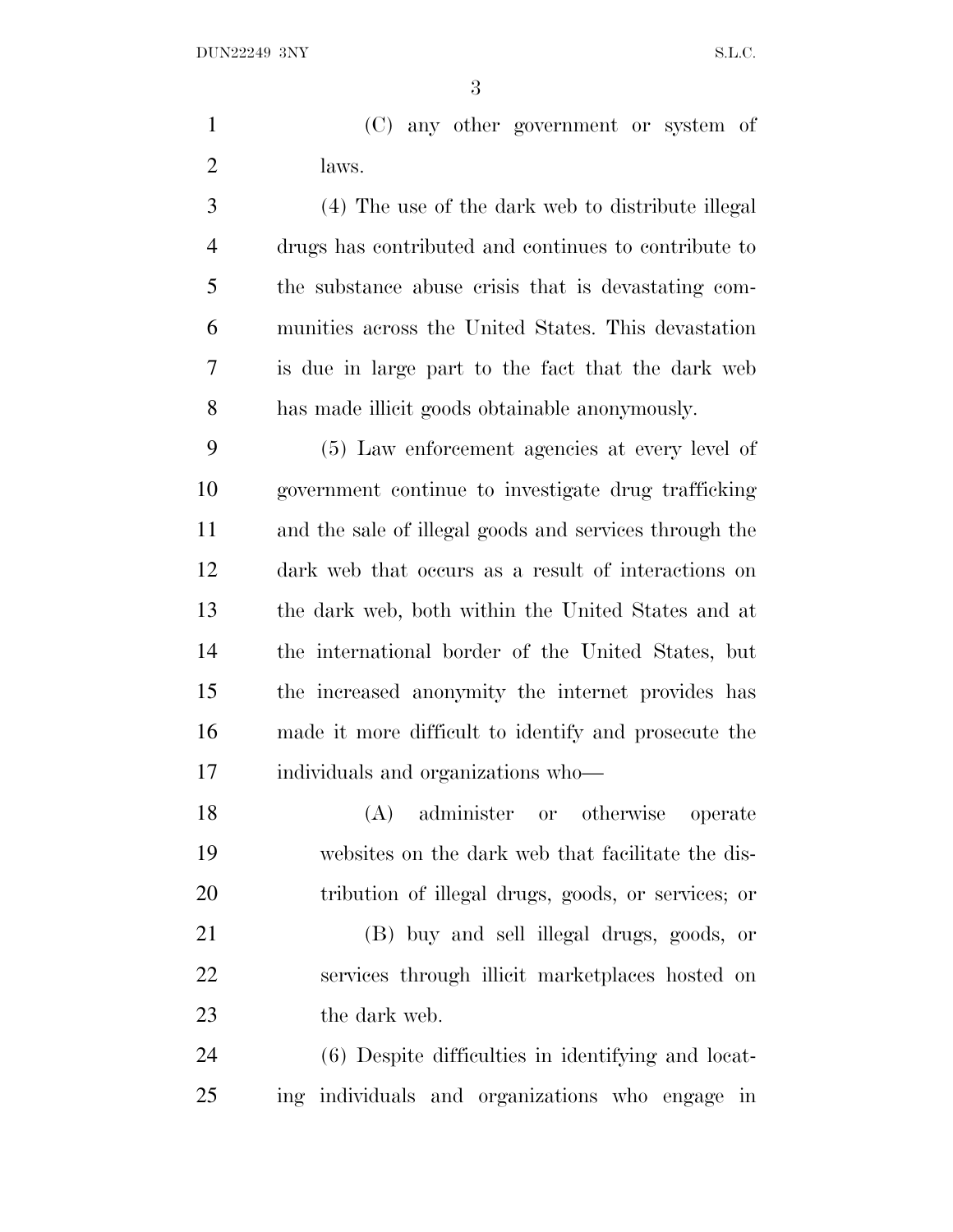| $\mathbf{1}$   | drug trafficking on the dark web, law enforcement      |
|----------------|--------------------------------------------------------|
| $\overline{2}$ | agencies have been effective in investigating and      |
| 3              | prosecuting the distribution of illegal drugs through  |
| $\overline{4}$ | illicit market places on the dark web, as evidenced by |
| 5              | Operation DisrupTor, which—                            |
| 6              | $(A)$ was announced in September 2020;                 |
| 7              | (B) resulted in—                                       |
| 8              | (i) 179 arrests worldwide, including                   |
| 9              | 121 arrests in the United States;                      |
| 10             | (ii) the seizure of approximately 500                  |
| 11             | kilograms of drugs worldwide, including                |
| 12             | 274 kilograms of drugs in the United                   |
| 13             | States; and                                            |
| 14             | (iii) the seizure of<br>than<br>more                   |
| 15             | $$6,500,000$ worth of virtual currencies and           |
| 16             | cash;                                                  |
| 17             | (C) is an example of one of many cases                 |
| 18             | conducted jointly by-                                  |
| 19             | (i) the Federal Bureau of Investiga-                   |
| 20             | tion;                                                  |
| 21             | (ii) the Drug Enforcement Adminis-                     |
| 22             | tration;                                               |
| 23             | Immigration and Customs En-<br>(iii)                   |
| 24             | forcement;                                             |
| 25             | (iv) Homeland Security Investigations;                 |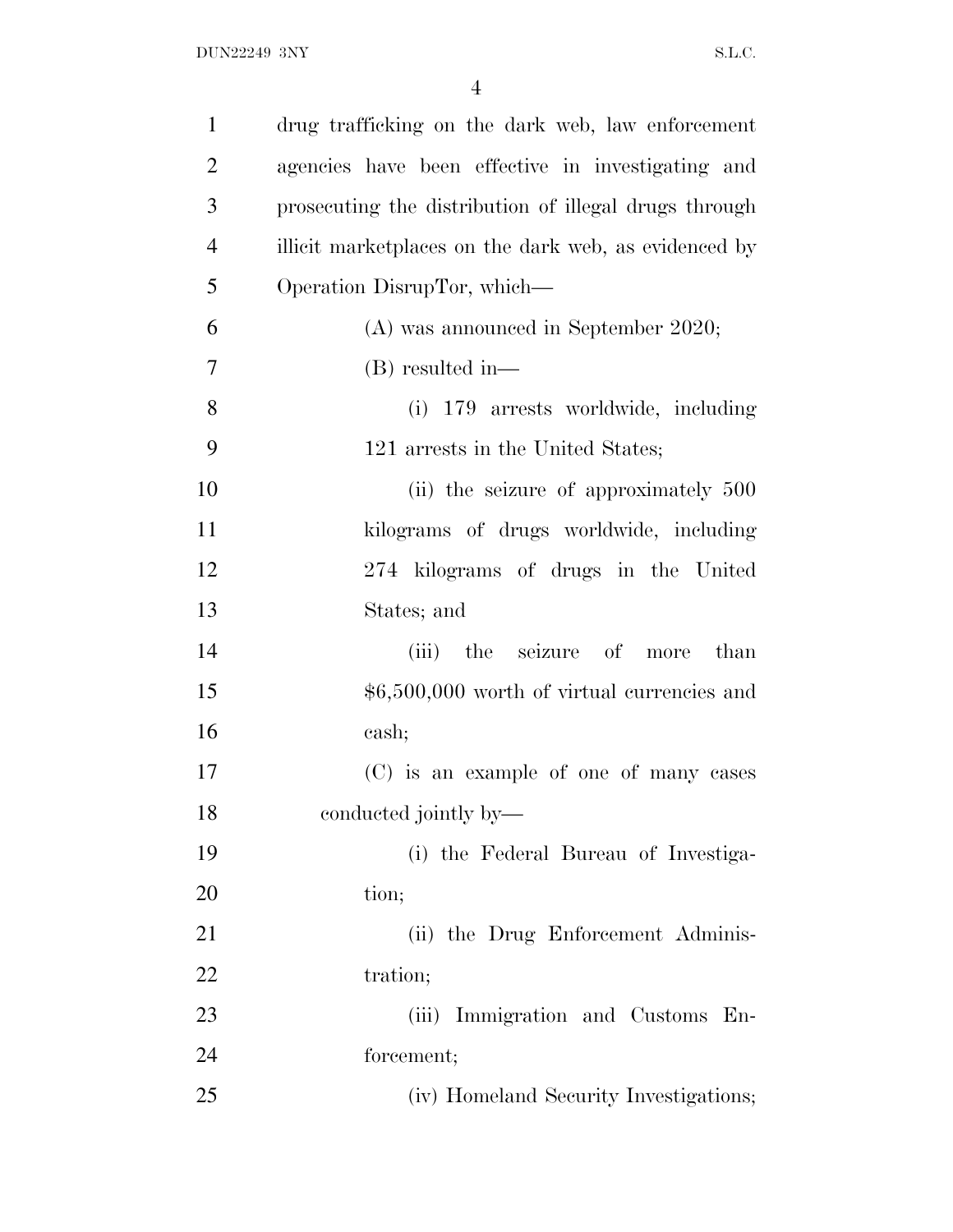| $\mathbf{1}$   | (v) United States Customs and Bor-                    |
|----------------|-------------------------------------------------------|
| $\overline{2}$ | der Protection;                                       |
| 3              | (vi) the United States Postal Inspec-                 |
| $\overline{4}$ | tion Service;                                         |
| 5              | (vii) the Financial Crimes Enforce-                   |
| 6              | ment Network;                                         |
| $\overline{7}$ | (viii) the Bureau of Alcohol, Tobacco,                |
| 8              | Firearms, and Explosives;                             |
| 9              | (ix) the Naval Criminal Investigative                 |
| 10             | Service;                                              |
| 11             | (x) the Department of Justice;                        |
| 12             | (xi) the Department of Defense; and                   |
| 13             | (xii) additional local, State, and inter-             |
| 14             | national law enforcement partners.                    |
| 15             | (7) Although law enforcement agencies have            |
| 16             | succeeded in investigating the distribution and sale  |
| 17             | of illegal drugs, goods, and services that occurs as  |
| 18             | a result of interactions on the dark web, investiga-  |
| 19             | tive and prosecutorial collaboration, innovation, and |
| 20             | advancement are critical to-                          |
| 21             | (A) increasing the capacity to combat the             |
| <u>22</u>      | threat posed by the dark web and the illicit          |
| 23             | market places hosted on the dark web; and             |
| 24             | (B) enhancing collaboration and coordina-             |
| 25             | tion among Federal, State, Tribal, local, inter-      |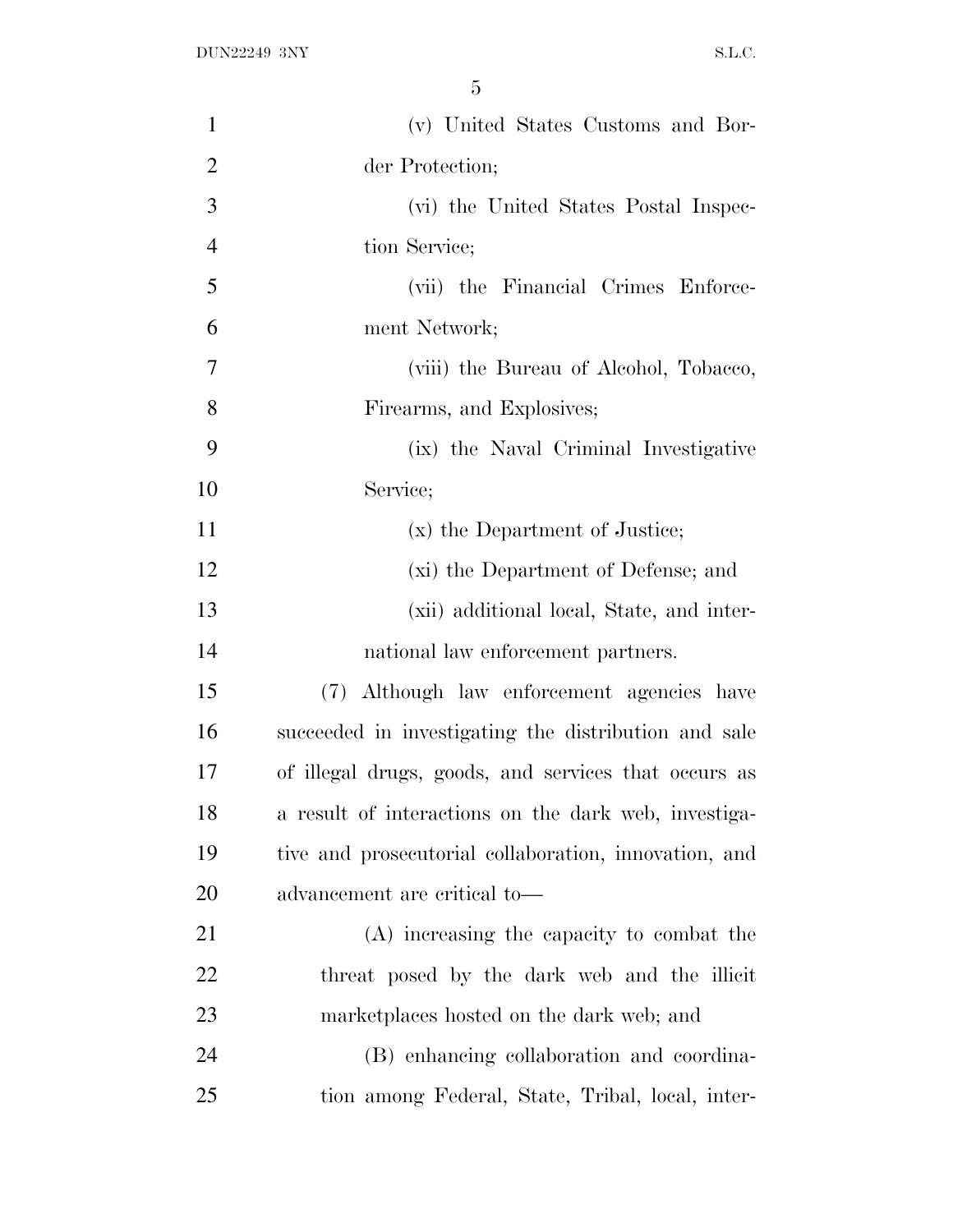| national and other law enforcement partners, as        |
|--------------------------------------------------------|
| appropriate.                                           |
| (b) SENSE OF CONGRESS.—It is the sense of Con-         |
| gress that—                                            |
| (1) the dark web and illicit market places hosted      |
| on the dark web facilitate the distribution of illegal |
| drugs and pose a unique threat to the public health    |
| and national security in the United States; and        |
| $(2)$ Congress should—                                 |
| (A) support law enforcement agencies and               |
| prosecutors at the Federal, State, Tribal, local,      |
| and international levels in their efforts to inves-    |
| tigate and prosecute the distribution of illegal       |
| drugs, goods, and services through the dark            |
| web; and                                               |
| (B) increase the investigative and prosecu-            |
| torial tools available to law enforcement agen-        |
| cies and prosecutors to address the distribution       |
| of illegal drugs, goods, and services through the      |
| dark web.                                              |
| SEC. 3. DEFINITIONS.                                   |
| In this Act:                                           |
| (1) DARK WEB.—The term "dark web" has the              |
| meaning given the term in subsection (i) of section    |
|                                                        |
|                                                        |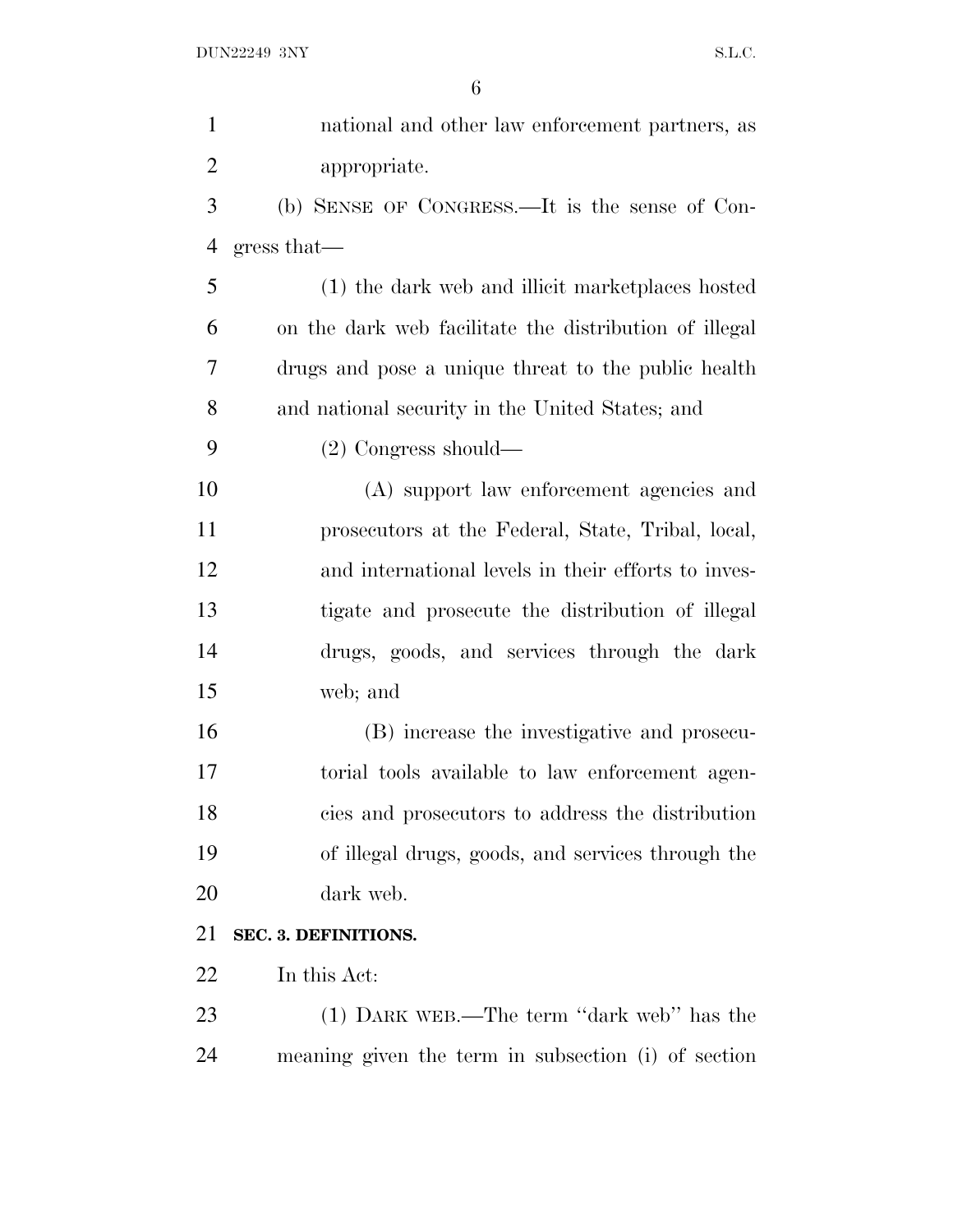| $\mathbf{1}$   | 401 of the Controlled Substances Act (21 U.S.C.      |
|----------------|------------------------------------------------------|
| $\overline{2}$ | 841), as added by section 4 of this Act.             |
| 3              | (2) DIRECTOR.—The term "Director" means              |
| $\overline{4}$ | the Director of the task force.                      |
| 5              | (3) ILLICIT MARKETPLACE.—The term "illicit"          |
| 6              | marketplace" means a website on the dark web on      |
| 7              | which individuals can use virtual currency to engage |
| 8              | in transactions involving drugs, weapons, malware,   |
| 9              | counterfeit currency, stolen credit cards, personal  |
| 10             | identifying information, forged documents, or other  |
| 11             | illicit goods.                                       |
| 12             | (4) INDIAN TRIBE.—The term "Indian Tribe"            |
| 13             | has the meaning given the term "Indian tribe" in     |
| 14             | section 4 of the Indian Self-Determination and Edu-  |
| 15             | cation Assistance Act (25 U.S.C. 5304).              |
| 16             | (5) OPIOID.—The term "opioid" has the mean-          |
| 17             | ing given the term in section 102 of the Controlled  |
| 18             | Substances Act (21 U.S.C. 802).                      |
| 19             | (6) TASK FORCE.—The term "task force"                |
| 20             | means the Joint Criminal Opioid and Darknet En-      |
| 21             | forcement Task Force established under section       |
| 22             | $5(a)(1)$ .                                          |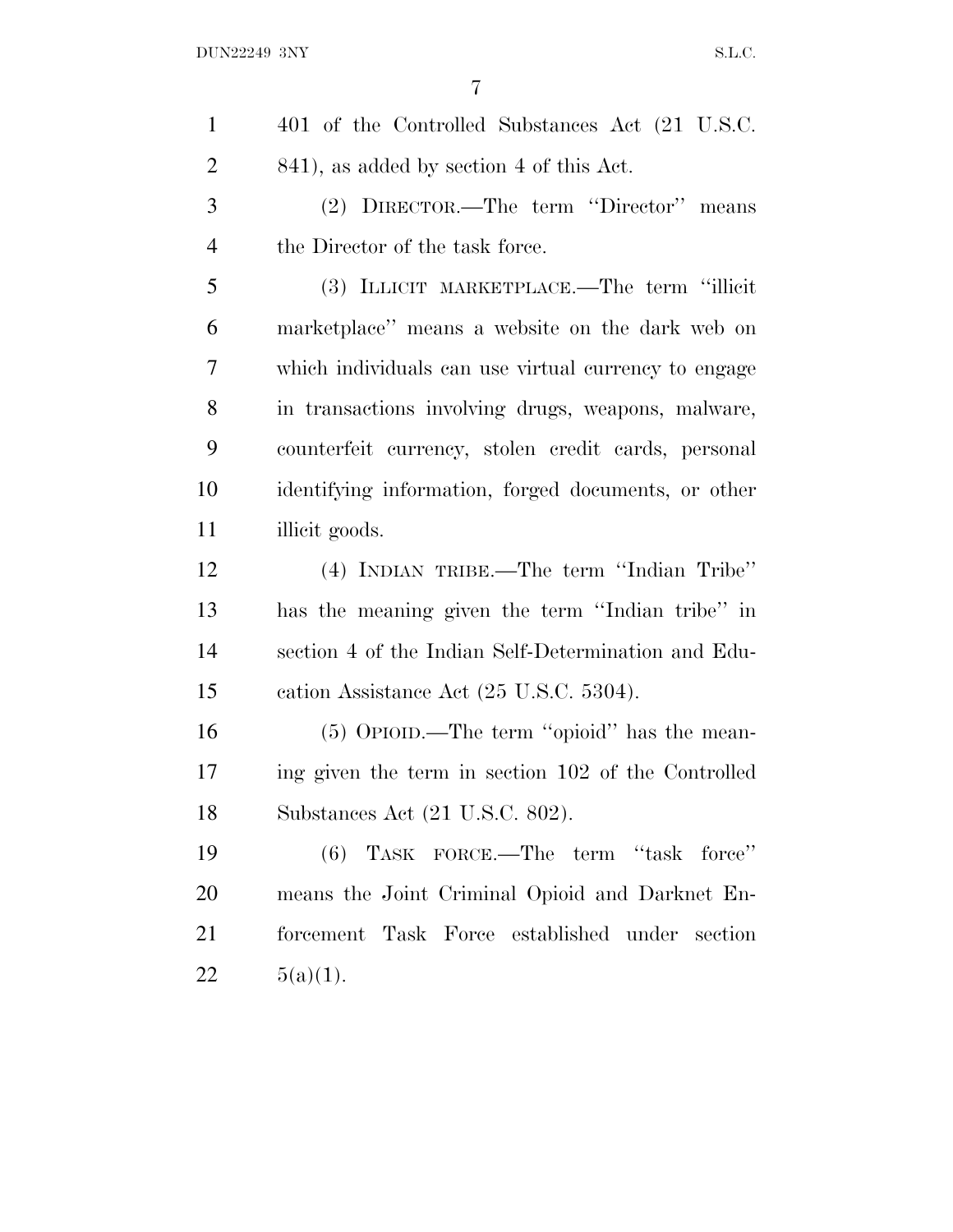## **SEC. 4. OFFENSES INVOLVING THE DARK WEB.**

 Section 401 of the Controlled Substances Act (21 U.S.C. 841) is amended by adding at the end the fol-lowing:

 ''(i) OFFENSES INVOLVING DISPENSING OF CON-TROLLED SUBSTANCES BY MEANS OF THE DARK WEB.—

7 "(1) DEFINITION OF DARK WEB.—In this sub- section, the term 'dark web' means a portion of the internet in which there are hidden sites and services that—

11  $\langle (A)$  are not indexed by an internet search engine; and

13 ''(B) are only accessible to users of specific devices, software, routing and anonymizing services, authorizations, or configurations that conceal the identities and locations of users.

17 "(2) OFFENSE.—It shall be unlawful for any person to knowingly or intentionally—

19  $((A)$  deliver, distribute, or dispense a con-20 trolled substance by means of the dark web, ex-cept as authorized by this title; or

 ''(B) aid or abet (as such terms are used in section 2, title 18, United States Code) any activity described in subparagraph (A) that is not authorized by this title.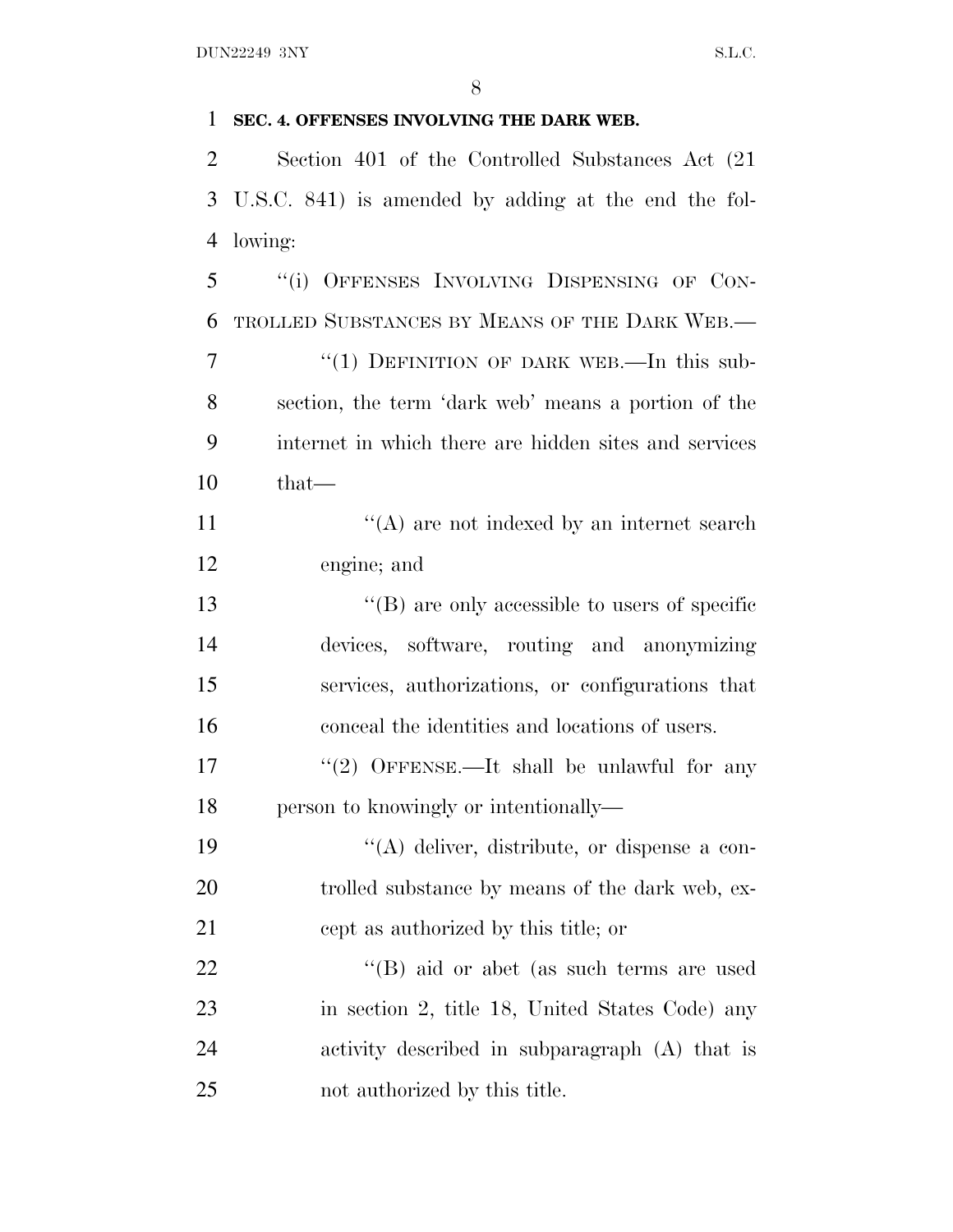| $\mathbf{1}$   | "(3) PENALTY.—Pursuant to its authority                    |
|----------------|------------------------------------------------------------|
| $\overline{2}$ | under section 994 of title 28, United States Code,         |
| 3              | the United States Sentencing Commission shall              |
| $\overline{4}$ | amend the Federal sentencing guidelines and policy         |
| 5              | statements to provide for a 2-level increase above the     |
| 6              | sentence otherwise applicable for a violation of para-     |
| 7              | graph $(2)$ .".                                            |
| 8              | SEC. 5. JOINT CRIMINAL OPIOID AND DARKNET ENFORCE-         |
| 9              | <b>MENT TASK FORCE.</b>                                    |
| 10             | (a) ESTABLISHMENT.—                                        |
| 11             | (1) IN GENERAL.—There is established in the                |
| 12             | Federal Bureau of Investigation an interagency pro-        |
| 13             | gram that shall be known as the Joint Criminal             |
| 14             | Opioid and Darknet Enforcement Task Force.                 |
| 15             | (2) DIRECTOR.—The task force shall be headed               |
| 16             | by a Director, who shall be appointed by the Presi-        |
| 17             | dent, by and with the advice and consent of the Sen-       |
| 18             | ate.                                                       |
| 19             | (b) PURPOSE.—The purpose of the task force shall           |
| 20             | be to detect, disrupt, and dismantle illicit marketplaces. |
| 21             | (c) COMPONENTS.—                                           |
| 22             | (1) REPRESENTATIVES.—The task force shall                  |
| 23             | include representatives from—                              |
| 24             | (A) the Federal Bureau of Investigation;                   |
| 25             | (B) the Drug Enforcement Administration;                   |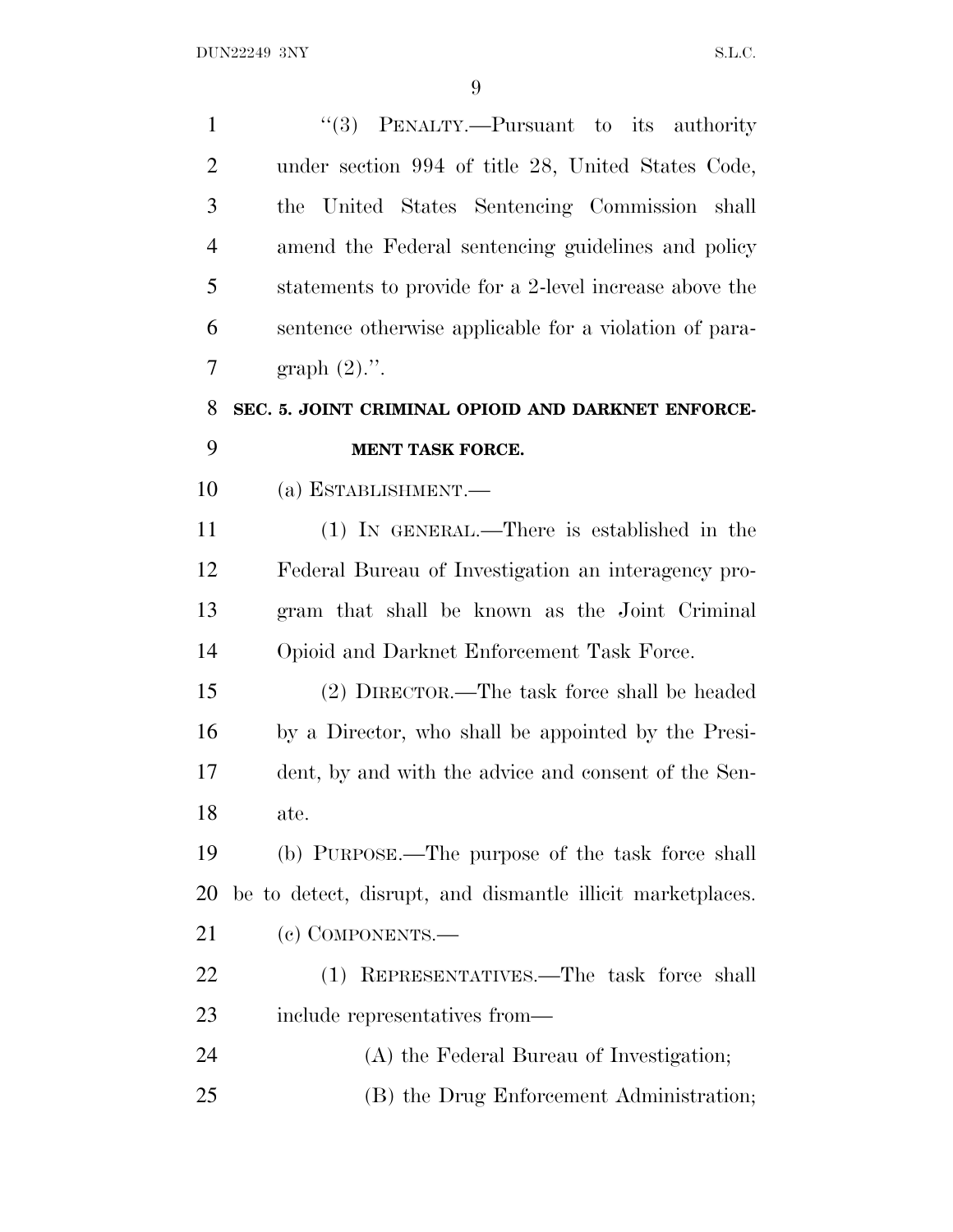| $\mathbf{1}$   | (C) the United States Postal Inspection                      |
|----------------|--------------------------------------------------------------|
| $\overline{2}$ | Service;                                                     |
| 3              | Immigration and Customs Enforce-<br>(D)                      |
| $\overline{4}$ | ment;                                                        |
| 5              | (E) the Bureau of Alcohol, Tobacco, Fire-                    |
| 6              | arms, and Explosives;                                        |
| 7              | (F) Homeland Security Investigations;                        |
| 8              | (G) United States Customs and Border                         |
| 9              | Protection;                                                  |
| 10             | (H) the Department of Defense;                               |
| 11             | (I) the Financial Crimes Enforcement Net-                    |
| 12             | work; and                                                    |
| 13             | (J) the Department of Justice.                               |
| 14             | (2) CONSULTATION.—The Director may consult                   |
| 15             | with any State, Tribal, local, or international depart-      |
| 16             | ment or agency the Director determines necessary to          |
| 17             | carry out the purpose of the task force described in         |
| 18             | subsection (b).                                              |
| 19             | (d) DUTIES AND FUNCTIONS.—To further the pur-                |
| 20             | pose of the task force described in subsection (b), the task |
| 21             | force shall—                                                 |
| 22             | $(1)$ engage in—                                             |
| 23             | (A) proactive and reactive investigations;                   |
| 24             | and                                                          |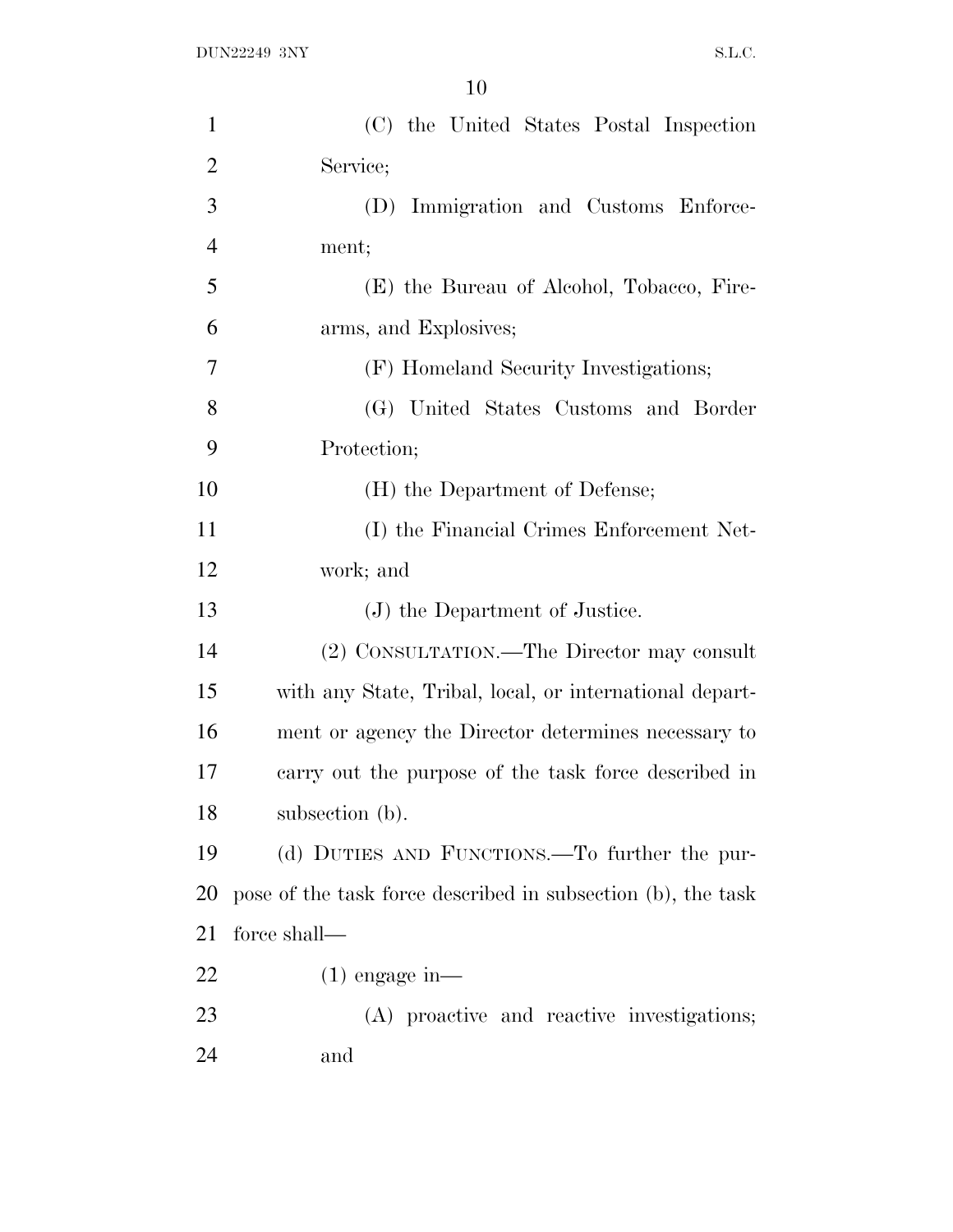| $\mathbf{1}$   | (B) forensic and cyberforensic examina-               |
|----------------|-------------------------------------------------------|
| $\overline{2}$ | tions;                                                |
| 3              | (2) provide forensic and cyberforensic, tech-         |
| $\overline{4}$ | nical, preventive, and investigative training and as- |
| 5              | sistance to-                                          |
| 6              | (A) prosecutors; and                                  |
| $\overline{7}$ | (B) law enforcement agencies;                         |
| 8              | (3) develop best practices to assist Federal,         |
| 9              | State, Tribal, and local law enforcement agencies,    |
| 10             | prosecutors, and others, as appropriate, in the col-  |
| 11             | lection of evidence in order to determine and inves-  |
| 12             | tigate possible nexuses to the dark web and virtual   |
| 13             | assets, including—                                    |
| 14             | (A) evidence logging;                                 |
| 15             | (B) evidence maintenance; and                         |
| 16             | (C) evidence sharing;                                 |
| 17             | (4) develop multijurisdictional and multiagency       |
| 18             | responses and partnerships with Federal, inter-       |
| 19             | national, local, and other law enforcement agencies,  |
| 20             | as appropriate, by-                                   |
| 21             | (A) establishing procedures for information           |
| 22             | sharing;                                              |
| 23             | (B) establishing lists of recommended spe-            |
| 24             | cialized equipment and tools to investigate and       |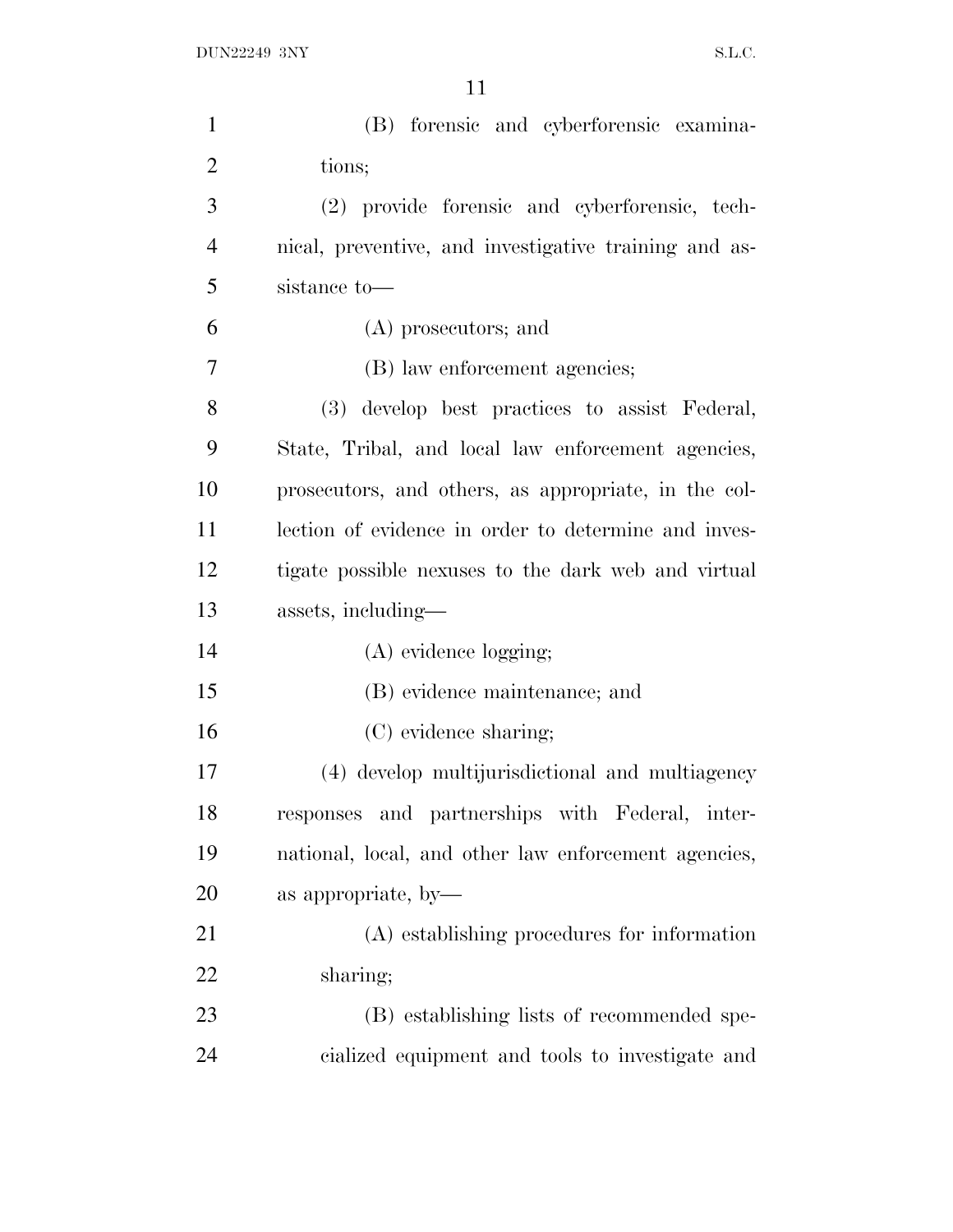| $\mathbf{1}$   | prosecute the distribution of illicit drugs, goods,       |
|----------------|-----------------------------------------------------------|
| $\overline{2}$ | and services on the dark web; and                         |
| 3              | (C) helping the agencies acquire the nec-                 |
| $\overline{4}$ | essary knowledge, personnel, and specialized              |
| 5              | equipment to investigate and prosecute the dis-           |
| 6              | tribution of illegal drugs, goods, and services           |
| 7              | through the dark web;                                     |
| 8              | $(5)$ create novel investigative approaches to            |
| 9              | (A) target emerging technologies that fa-                 |
| 10             | cilitate the distribution of opioids through illicit      |
| 11             | marketplaces on the dark web; and                         |
| 12             | (B) build forensic capacity and expertise to              |
| 13             | meet the challenges posed by the technologies;            |
| 14             | (6) enhance collaboration and coordination with           |
| 15             | international partners; and                               |
| 16             | (7) engage in any other activities the Director           |
| 17             | determines necessary to carry out the duties of the       |
| 18             | task force.                                               |
| 19             | (e) GUIDANCE AND TRAINING.—The task force shall           |
| 20             | provide guidance and training to officers and employees   |
| 21             | of the Federal Bureau of Investigation and other Federal, |
| 22             | international, and other law enforcement agencies, as ap- |
| 23             | propriate, relating to-                                   |
|                |                                                           |

(1) techniques and procedures to—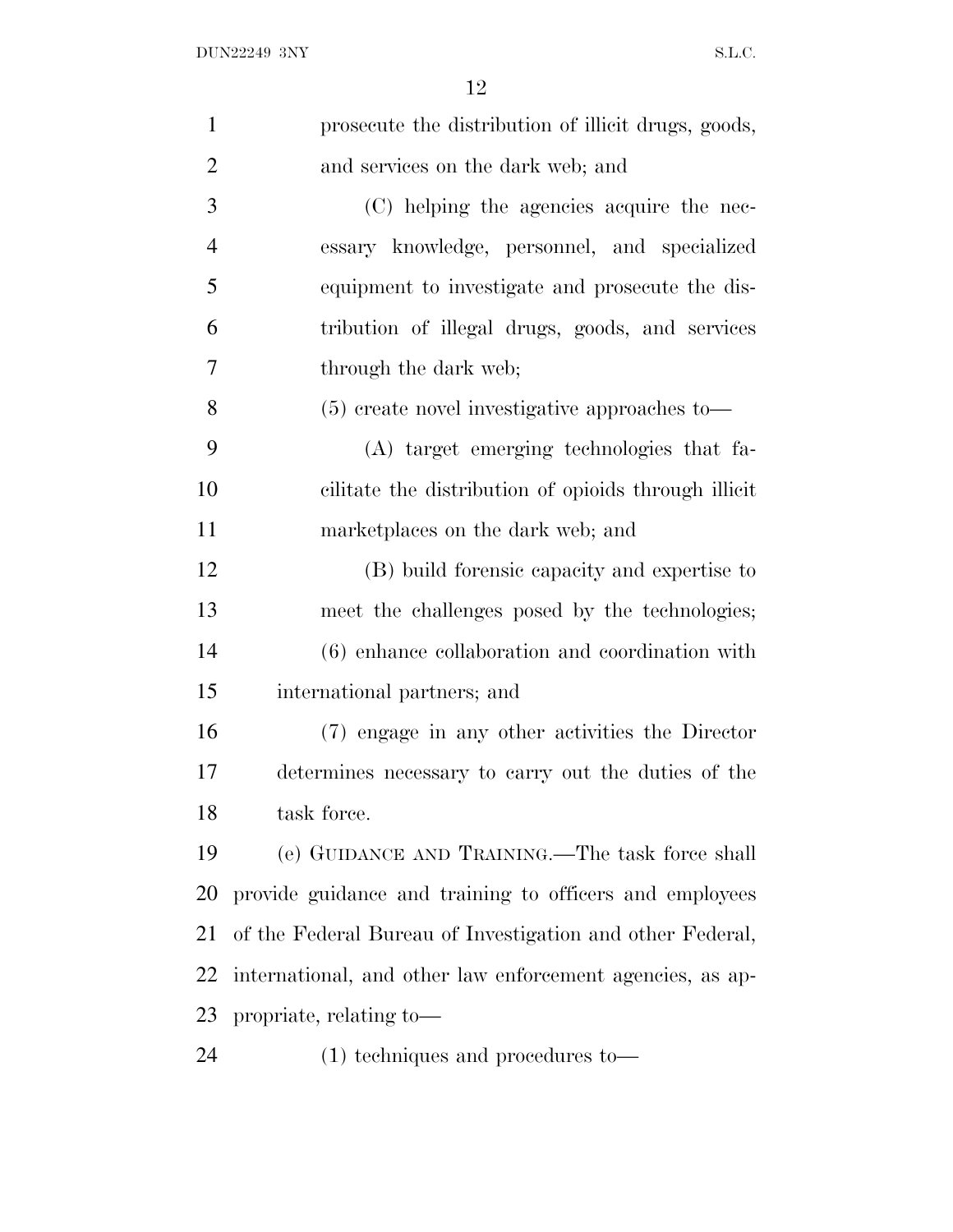| $\mathbf{1}$   | (A) recognize evidence or potential evi-            |
|----------------|-----------------------------------------------------|
| $\overline{2}$ | dence relating to the dark web; and                 |
| 3              | (B) identify and recognize patterns and             |
| $\overline{4}$ | practices relating to the distribution of illegal   |
| 5              | drugs, services, and goods through the dark         |
| 6              | web;                                                |
| 7              | $(2)$ the types of information that should be col-  |
| 8              | lected and recorded in information technology sys-  |
| 9              | tems used by the Federal Bureau of Investigation to |
| 10             | $help-$                                             |
| 11             | (A) identify administrators and operators           |
| 12             | of illicit marketplaces;                            |
| 13             | (B) identify vendors, buyers, and other in-         |
| 14             | dividuals involved in the distribution of opioids   |
| 15             | through illicit marketplaces; and                   |
| 16             | (C) detect, disrupt, and dismantle illicit          |
| 17             | marketplaces;                                       |
| 18             | (3) procedures for systematic and routine infor-    |
| 19             | mation sharing within the Federal Bureau of Inves-  |
| 20             | tigation and between Federal, State, Tribal, and    |
| 21             | local law enforcement agencies; and                 |
| 22             | (4) any other training or guidance the Director     |
| 23             | determines necessary to carry out the duties of the |
| 24             | task force.                                         |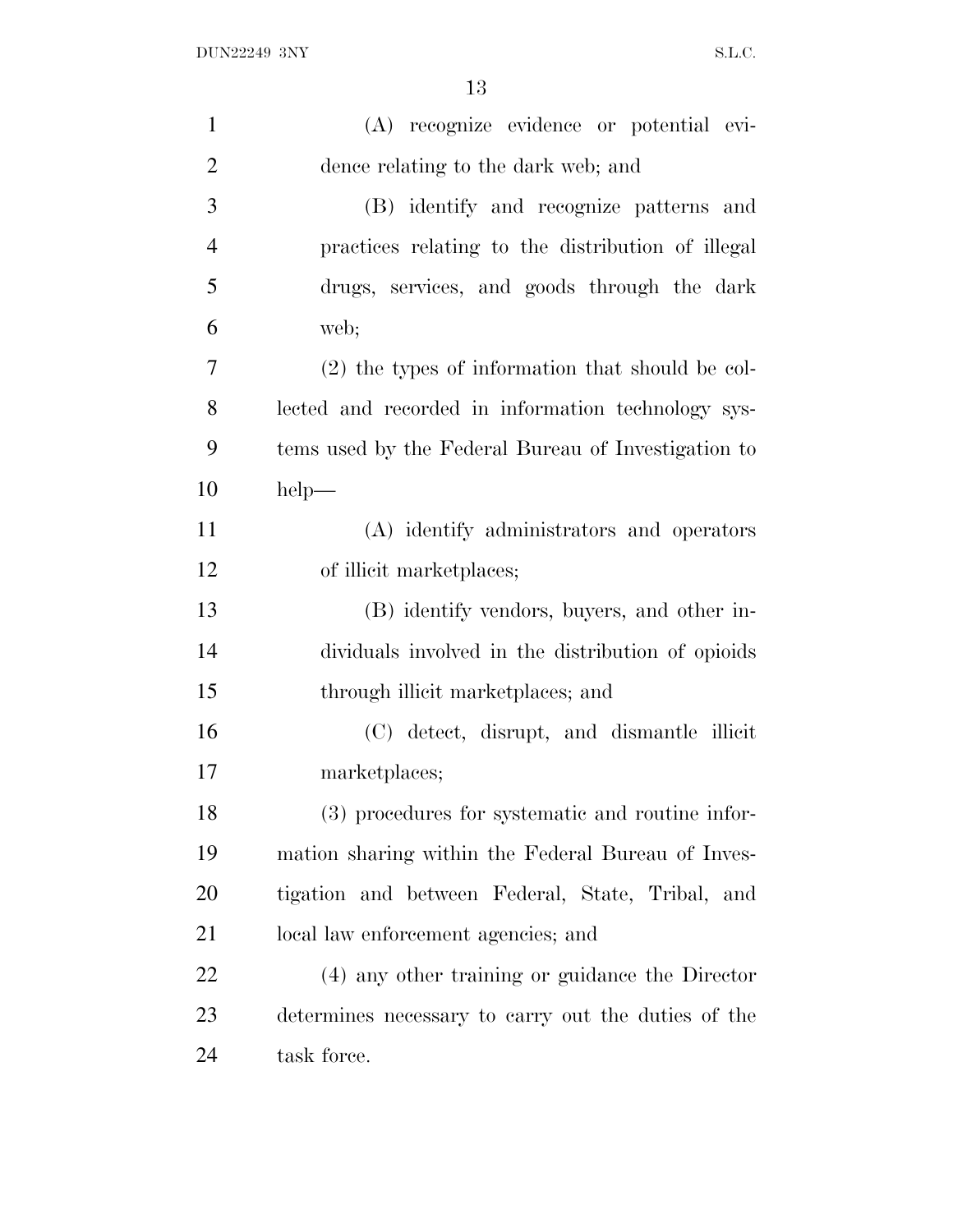| $\mathbf{1}$ | (f) REPORT.—Not later than 1 year after the date           |
|--------------|------------------------------------------------------------|
| 2            | of enactment of this Act, and annually thereafter, the Di- |
| 3            | rector of the Federal Bureau of Investigation, acting      |
| 4            | through the Director, shall submit to the Committee on     |
| 5            | the Judiciary of the Senate and the Committee on the Ju-   |
| 6            | diciary of the House of Representatives a report, which    |
| 7            | shall include, for the previous year—                      |
| 8            | (1) a summary of the activities and accomplish-            |
| 9            | ments of the task force;                                   |
| 10           | $(2)$ a description of the investigative methods           |
| 11           | used by the task force, including an assessment of         |
| 12           | the effectiveness of the methods;                          |
| 13           | (3) information on investigation and prosecu-              |
| 14           | tion performance measures for the task force, in-          |
| 15           | cluding—                                                   |
| 16           | (A) the number of investigations the task                  |
| 17           | force conducted or assisted;                               |
| 18           | (B) the number of illicit marketplaces de-                 |
| 19           | tected, disrupted, or dismantled as a result of            |
| 20           | an investigation conducted or assisted by the              |
| 21           | task force;                                                |
| 22           | (C) the number of arrests relating to an                   |
| 23           | investigation conducted or assisted by the task            |
| 24           | force; and                                                 |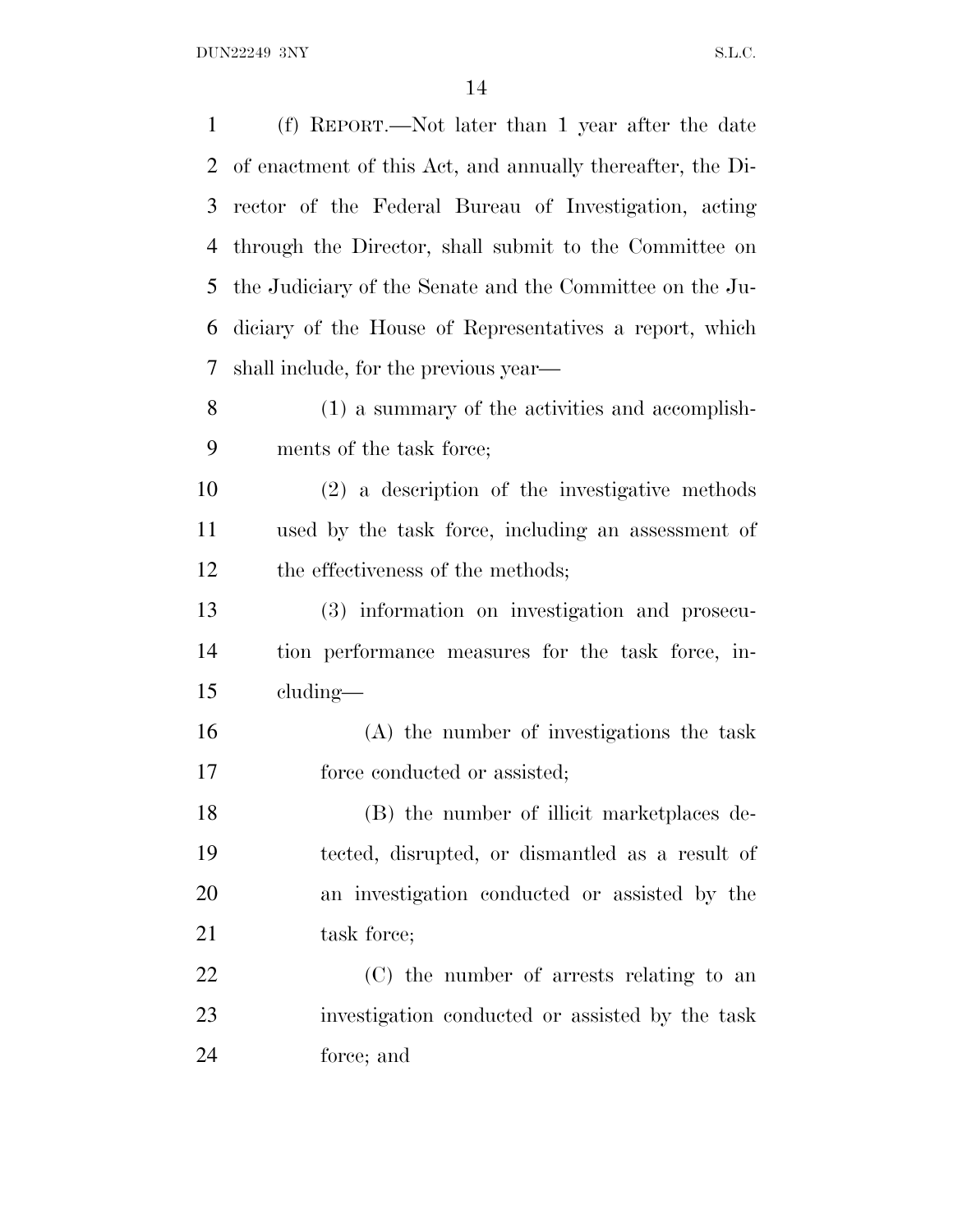| $\mathbf{1}$   | (D) statistics that account for the disposi-             |
|----------------|----------------------------------------------------------|
| $\overline{2}$ | tion of investigations by the task force that did        |
| 3              | not result in an arrest or a prosecution;                |
| $\overline{4}$ | (4) an assessment of partnerships between the            |
| 5              | task force and other Federal, State, Tribal, and local   |
| 6              | law enforcement agencies, including the effectiveness    |
| 7              | of guidance and training provided by the task force      |
| 8              | to personnel of other Federal, State, Tribal, and law    |
| 9              | enforcement agencies;                                    |
| 10             | (5) an evaluation of the collaboration and co-           |
| 11             | ordination between the task force and international      |
| 12             | partners;                                                |
| 13             | (6) recommendations for additional congres-              |
| 14             | sional or legislative action, as appropriate, that       |
| 15             | would be useful or necessary to achieve the purpose      |
| 16             | of the task force described in subsection (b);           |
| 17             | (7) a summary of how transactions involving              |
| 18             | the distribution of illegal drugs, goods, and services   |
| 19             | through the dark web are financed; and                   |
| 20             | $(8)$ a description of a plan to increase the ca-        |
| 21             | pacity to investigate the distribution of illegal drugs, |
| 22             | goods, and services through the dark web; and            |
| 23             | recommendations for additional congres-<br>(9)           |
| 24             | sional or legislative action, as appropriate, that       |
| 25             | would improve the efforts of Federal agencies to de-     |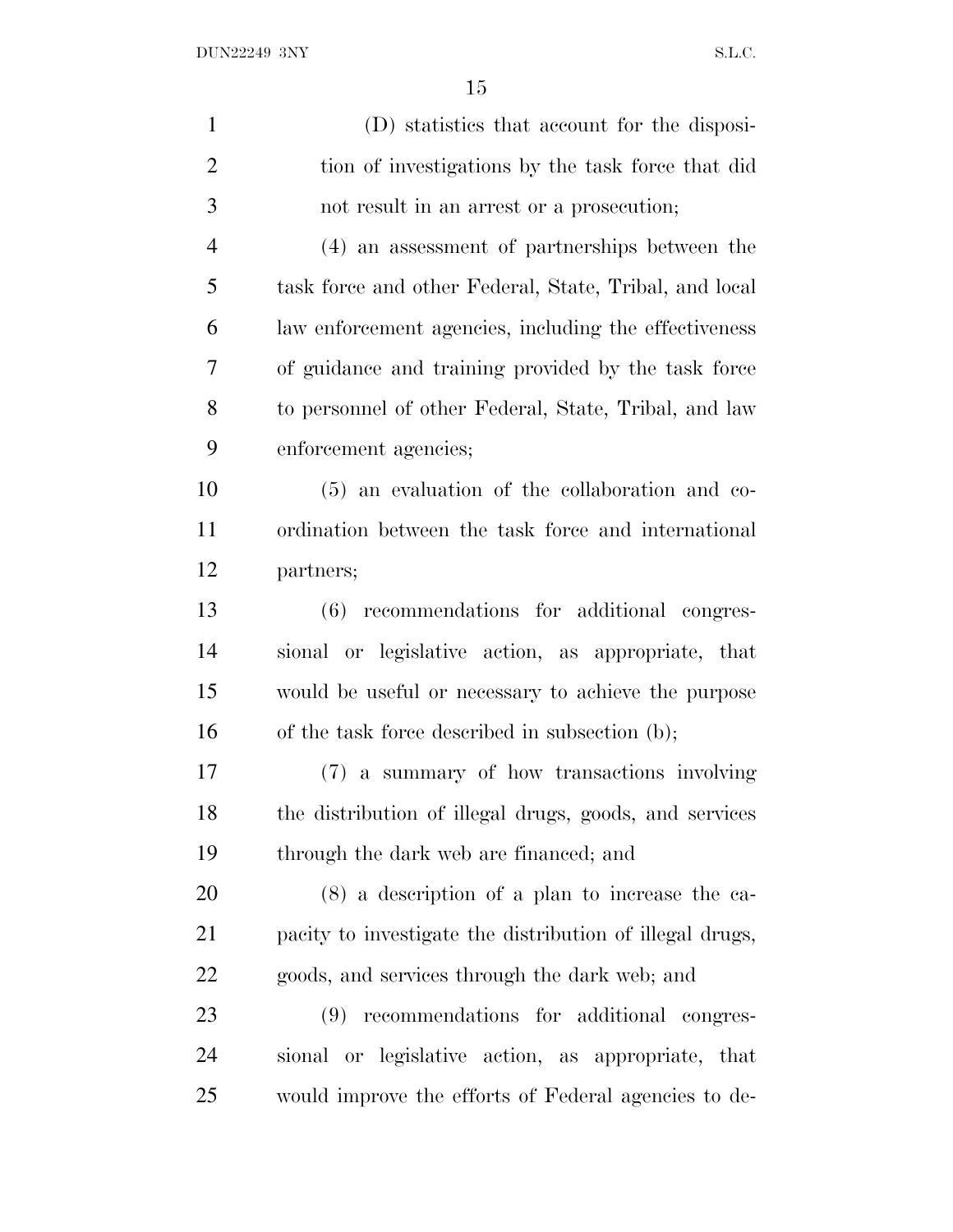tect, disrupt, and dismantle illicit marketplaces, in- cluding efforts to identify individuals and groups in- volved in the distribution of illegal drugs, goods, and services through the dark web.

 (g) FUNDING.—The Director shall carry out this sec- tion using amounts otherwise made available to the Attor-ney General.

 (h) SUNSET.—This section shall cease to have force or effect on the date that is 5 years after the date of enact-ment of this Act.

#### **SEC. 6. REPORT ON VIRTUAL CURRENCIES.**

 Not later than 1 year after the date of enactment of this Act, the Attorney General, in consultation with the Secretary of the Treasury and the Secretary of Homeland Security, shall submit to Congress a report on the use of virtual currencies in the distribution of opioids through il-licit marketplaces on the dark web, which shall include—

- 18 (1) a summary of how virtual currencies are— (A) used to finance transactions involving the distribution of opioids through illicit mar-21 ketplaces on the dark web; and
- (B) exchanged in the course of trans- actions described in subparagraph (A), includ-24 ing transactions involving—
- (i) peer-to-peer networks;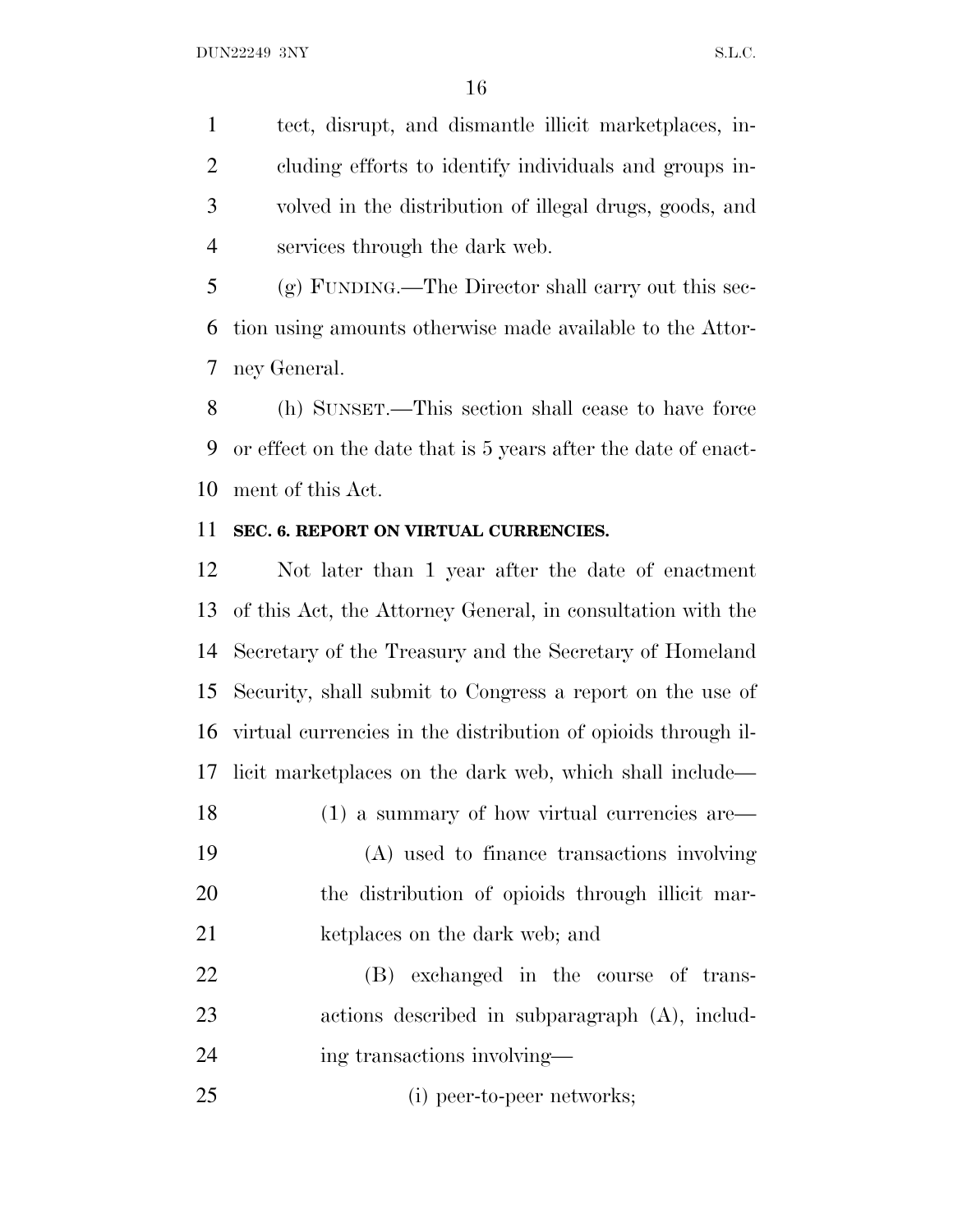DUN22249 3NY S.L.C.

| $\mathbf{1}$   | (ii) virtual currency;                                 |
|----------------|--------------------------------------------------------|
| $\overline{2}$ | (iii) money transmitters; or                           |
| 3              | (iv) other financial institutions;                     |
| $\overline{4}$ | $(2)$ the number of instances involving the dis-       |
| 5              | tribution of opioids through illicit marketplaces on   |
| 6              | the dark web in which an individual involved used a    |
| 7              | virtual currency to finance the distribution;          |
| 8              | (3) the most common types of virtual currencies        |
| 9              | used by individuals involved in the distribution of    |
| 10             | opioids through illicit market places on the dark web; |
| 11             | (4) an assessment of the capacity to investigate       |
| 12             | the use of virtual currencies in the distribution of   |
| 13             | opioids through illicit market places on the dark web, |
| 14             | including—                                             |
| 15             | (A) efforts to assist financial institutions           |
| 16             | detecting, identifying, and reporting<br>sus-<br>in    |
| 17             | picious activity and money laundering;                 |
| 18             | (B) efforts to obtain financial records and            |
| 19             | other documents from virtual currency opera-           |
| 20             | tors and exchanges;                                    |
| 21             | (C) training and guidance to Federal,                  |
| 22             | State, Tribal, and local law enforcement agen-         |
| 23             | cies and prosecutors; and                              |
| 24             | (D) coordination and collaboration with                |
| 25             | international partners; and                            |